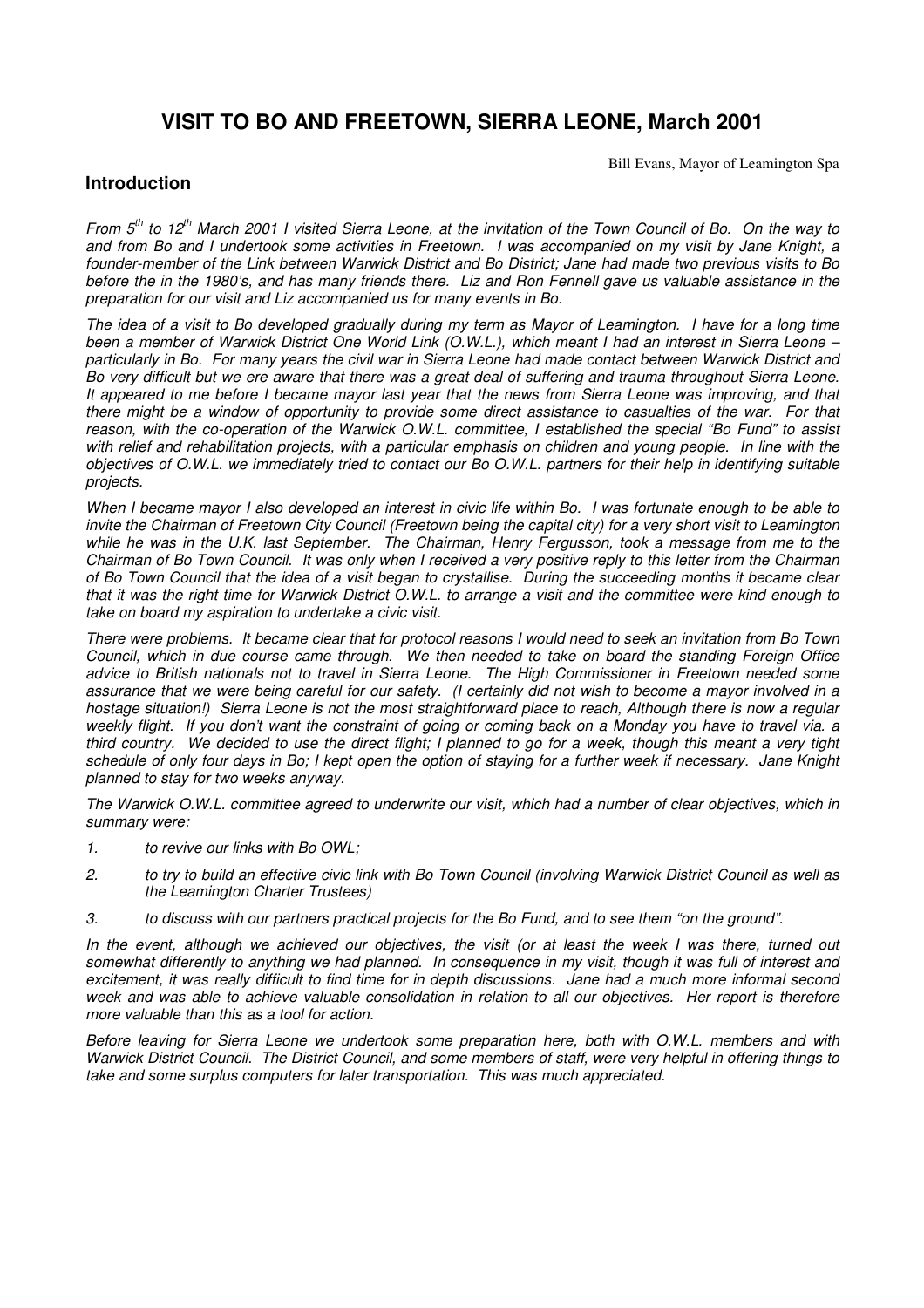## **Freetown**

We left Gatwick at 9.15 pm on 5<sup>th</sup> March, on the overnight flight to Freetown, arriving at Lungi airport at 5.30 am on 6<sup>th</sup>.It takes while to get from Lungi to Freetown by helicopter and I feel we were settled in our rather wellappointed guest house somewhat before 9 am. Our day in Freetown started shortly afterwards. Ron and Liz Fennell had arranged for us to have a car with driver throughout our stopover in Freetown, which meant we were able to make a number of visits which had mostly been arranged for us. These were all interesting and significant, though shortage of time meant we were unable to see any social or medical projects caring for victims of the war, as I had hoped.

We were taken to the Ministry of Local Government where we met Henry Fergusson, Chairman of Freetown City Council (who had visited me in Leamington). He accompanied us to a meeting with the Minister of Local Government and Rural Affairs, Mr. Dauda. Momodu Koroma, the Minister for Presidential Affairs, had arranged for us to meet President Kabbah in his Lodge at 12 noon, which was a great privilege. In view of the many problems he must face I was impressed with his placidity.

We had a very good reception from the British High Commissioner, Alan Jones, who entertained us to lunch. Later we visited the British Council and had a worthwhile discussion with Rajiv Bendre. He expressed frustration that British Council employees (in common with High Commission staff) are not yet permitted to travel outside Freetown. He is very anxious to extend facilities such as the library service to Bo, and is willing to work with Bo O.W.L. in any way he can.

Henry Fergusson then welcomed us to his "temporary" base overlooking the harbour. It is not quite the collection of huts he had painted on his Leamington visit but woefully inadequate to serve a city like Freetown. Members of the City Council received us and I was given a fine wooden sculpture to bring back to Leamington – the first of many fine presents I received on the trip. Henry then took us to see the real City Hall, which is just a burnt out shell, having been destroyed by the R.U.F. It is symptomatic of the enormous amount of destruction which has occurred in Freetown during the war. It makes one aware how close the country must have been to falling entirely into rebel hands. Henry and some of his staff did give some inkling of the problems of administering a ruined city – furthermore a city which has grown from half a million to over two million. Income from the basic property tax has virtually dried up.

In the evening the Fennells kindly took us out to dinner at Lighthouse Point, where we were joined by some of their friends, including Roland Kargbo, the local director of Help A Needy Child International (H.A.N.C.I.), a locally based project supported by Hope and Homes for Children, whose work in Bo we were to see later on.

## **Bo**

On Wednesday 7<sup>th</sup> we flew to Bo. I am not given to hyperbole, so when I say our reception was wonderful I really mean it filled me with wonder! Bo has a very basic airfield, but as our little turbo-prop plane came down we could see out of the window an enormous welcoming party, with a big welcome banner, awaiting our arrival. As I walked towards them from the plane the band (or bands?) played, and I could see that, in addition to the dignitaries and what seemed to be hundreds of other civilians, there were detachments of army, police and the United Nations peacekeepers (UNAMSIL), all lined up ready to be inspected. After shaking hands with the Chairman of Bo Town Council (Mr. D A Kawa) and numerous other dignitaries, and some I later discovered were friends in Bo O.W.L., I had to inspect them! As we drove into town there were streets lined with schoolchildren to bid us welcome.

I was quite overwhelmed by an experience that had never happened to me before and I'm sure won't happen again, so although we went on an extensive tour of the town on our way to the hotel, it's a bit of a blur. I did take in that Bo is not physically damaged like Freetown  $-1$  was told that the people of Bo put up successful resistance. But there are many damaged people around. The population has risen from 60.000 to over 800, 000, according to Mr Kawa. After visiting and inspecting the Police headquarters and the UNAMSIL base, we eventually got to the best hotel (really the only hotel) in town, where, of course, the Mayor had the best room! We finished the day with a most entertaining Cultural Performance, the venue "Under the Palm Tree" at the Sir Milton Hotel.

On Thursday 8<sup>th</sup> March Jane, Liz and I attended an extraordinary meeting of Bo Town Council. This was virtually my only opportunity during the programme set out for me to listen to formal representations from the Town Council. It would be helpful to have a record, but all I have is a document giving the structure and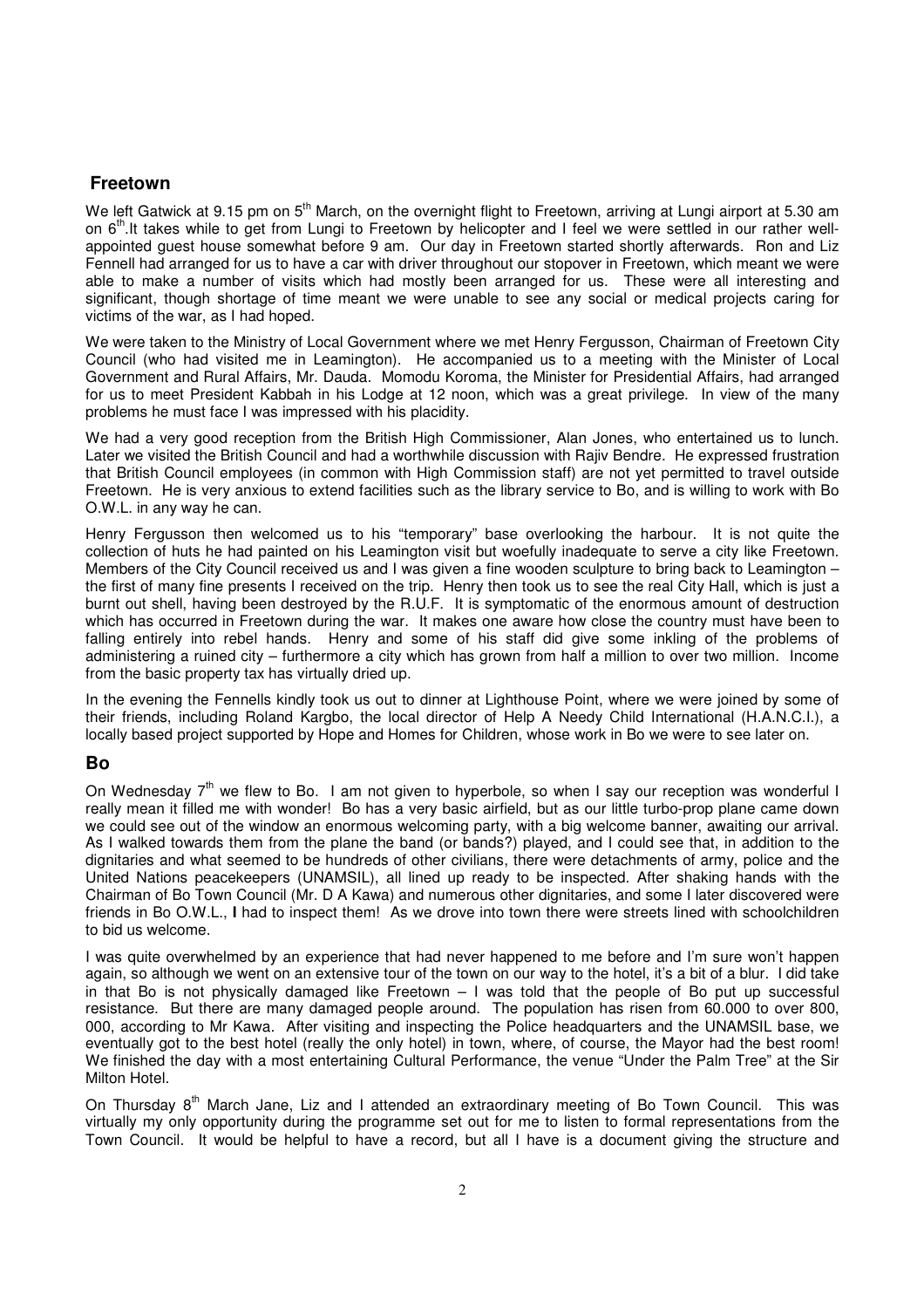functions of the council. However, Jane did manage to do some follow-up in her second week. I was asked to make a keynote address in which I said a lot but promised not very much. The meeting finished with lunch. I received a fine woven cloth from the Town Council. We then went into the Chairman's Parlour, where the entire town hall staff came in and song a specially composed song of welcome, after which we toured the offices – we couldn't go into the community hall because there was a celebration for International Women's Day going on. During the tour I did have the chance to speak with someone who seemed to be the director of finance, though he was most concerned, as in Freetown, with not being able to pull in local revenue through the property tax. He told me they do need help with equipment, for their offices and for manual workers, but he would really value some way to get training and expertise.

An interesting thing happened in the afternoon. By midday on Thursday I realised that wherever I went I would be escorted by the police and by UNAMSIL. One particular Special Branch officer more or less acted as my batman. In the afternoon we were expected to rest, but Bo O.W.L. managed to get us out on an alternative programme! It was to cause some consternation later in the day when the official a party turned up to find us gone. However, that afternoon was immensely useful, especially to me in looking at possible projects for the Mayor" Bo Fund. I can recall visiting the Cheshire Home, the St Mary's Children's Centre, one of the HANCI homes and a centre for unattached children run by the Christian Brothers. We made an abortive attempt to visit a displaced persons' camp called Splendid.

The visit to St Mary's stands out in my mind because, apart from a beautiful shirt which they gave me, and a nice banner, I had arranged to take a gift of money to them resulting from our specific Christmas appeal. The children and staff all gave us a very warm welcome and we were then wonderfully entertained by a group called The Archbishop's Dance Troupe. We later went to inspect the site where their new building is being built. The other project which greatly impressed me in my brief visit was that run by the Christian Brothers, which seemed to have a particular concern for young girls and women who had, for whatever reason, become mothers. They are also looking for links in respect of skills training such carpentry/joinery and hairdressing. I cannot imagine how we would have accomplished all that if we had kept to the Town Council's agenda.

My recall of parts of Friday 9<sup>th</sup> are quite confused. I know we visited the SLBS Radio Station and saw the important practical support from the British Government to make it a more comprehensive and reliable service. Not very sophisticated fare, but clearly the radio station is a key facility. I know we went to Bo Government Hospital. I had a brief chance to talk with Dr. Rogers, the medical superintendent, who was actually engaged in an operation when we arrived and we also met some long-established nurses. The hospital can make use of serviceable medical and surgical equipment; I am not sure about the position with regard to drugs; they are desperately short of trained medical staff – some who have worked there have been tempted away to work for NGO's who can pay more. They have to cope with vast numbers of outpatients with no proper facilities; they also urgently need new buildings, especially to replace parts that are under canvas. The Belgian wing of Medecin Sans Frontieres provides welcome assistance to them.

I also remember visiting the base of the Civilian Defence Force (The Kamajors) – another inspection of the troops – though I think their main message was the need for a new building! We made unscheduled stops at Abraham Mensa's project and at another children's home run by HANCI. I know we finished up with a meeting at Bo Teachers' College, who provided us with lunch, but apart from inspecting their captive crocodile we did not have time to see the campus. I find I am quite confused about schools I visited – at every one we enjoyed tremendous welcomes from the children and the staff, in a very pro-active way. Jane will correct me if my recollection is wrong, but I think that Holy Rosary School had a water tank donated by a St. Mary's School in Warwick. Unfortunately the tank is empty and they sorely need a good well. We visited both Methodist schools and recalled that Bob Crowther did an exchange with the primary school. All the schools would value new links (or the renewal of old ones).

Once again I shall need to check with Jane where one of our greatest matters for concern arose (was it CKC?), when we found a room full of mostly useless computers and monitors, all sent from here, and also some useless electric typewriters. It is important to make sure we send things which arrive complete and serviceable.

On Friday evening we were entertained at a farewell banquet given by the Town Council, but presided over by the Senior District Officer for Bo District. It was called a farewell because they had thought I would be leaving by plane on Saturday morning and not, as transpired, by road on Sunday. The Resident Minister gave the keynote address, but we also had speeches from Mr. Kawa and Joseph Kobba, Chairman of Bo O.W.L. In my response I had to explain why my farewell speech was not my last.